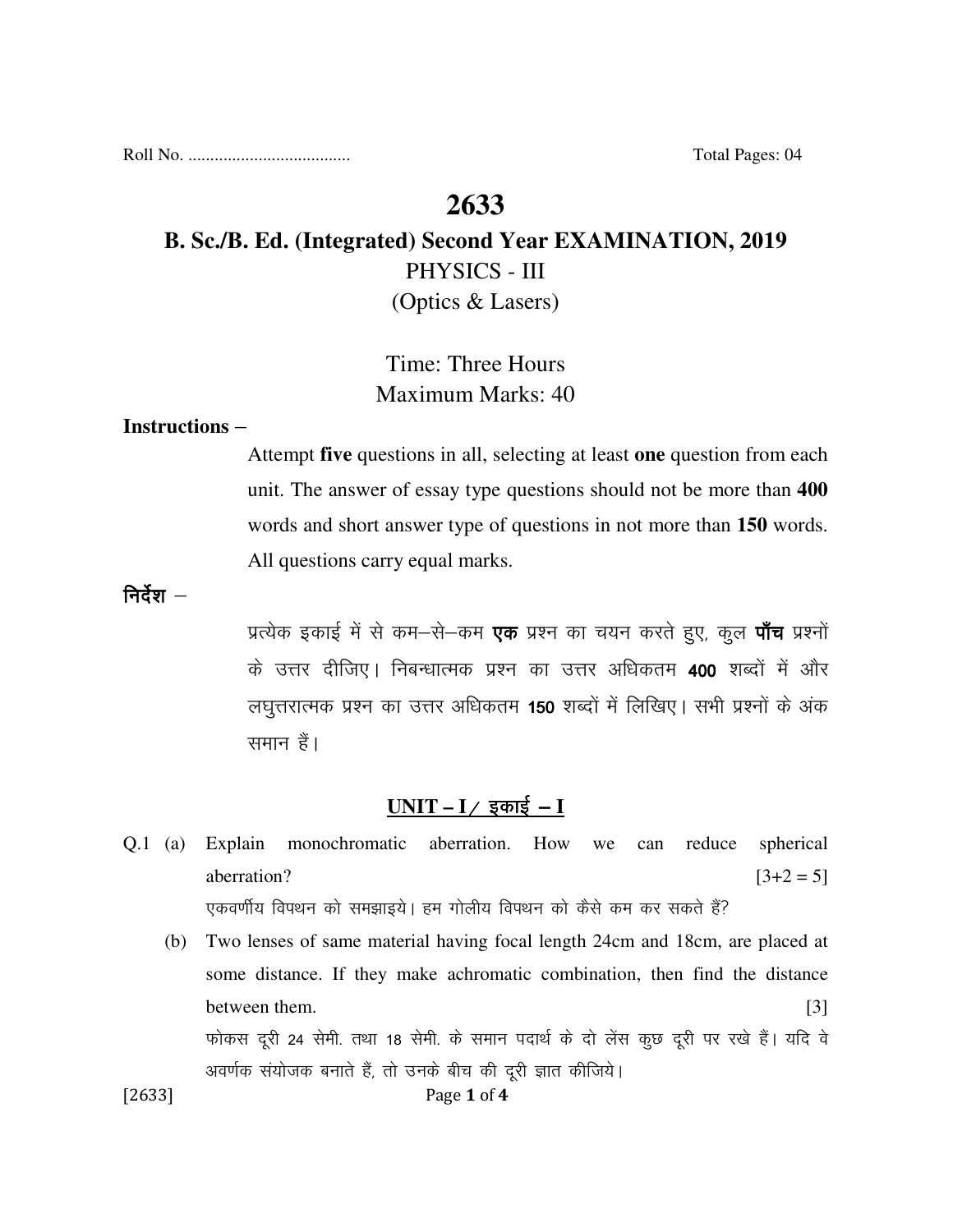#### $OR$  / अथवा

- Q.2 (a) What is eyepiece? Discuss the need of many lenses in an eyepiece. What are the advantages of an eyepiece over a simple lens?  $[1+2+2=5]$ नेत्रिका क्या है? नेत्रिका में कई लेंसों की आवश्यकता की विवेचना कीजिये। एक साधारण लैंस की तूलना में एक नेत्रिका के क्या लाभ हैं?
	- (b) The equivalent focus distance of Ramsden eyepiece is 15cm. Calculate focal length of lens.  $[3]$ रैम्सडेन नेत्रिका की तुल्य फोकस दूरी 15 सेमी. है। इसमें प्रयुक्त लेन्सों की फोकस दूरी ज्ञात कीजिये।

## $UNIT - II /$  इकाई – **II**

Q.3 (a) What is interference? Derive the condition to obtain constructive and destructive interference.

> If a white light source is used in place of monochromatic source of light in Young's double slit experiment then what will be the effect on interference fringes.  $[1+4+1=6]$ व्यतिकरण किसे कहते हैं? संपोषी तथा विनाशी व्यतिकरण को प्राप्त करने हेतु आवश्यक शर्तों को

> व्युत्पन्न कीजिए।

यदि यंग के द्विछिद्र प्रयोग में एकवर्णी प्रकाश स्त्रोत के स्थान पर श्वेत प्रकाश स्त्रोत काम में लें, तो व्यतिकरण फ्रिन्जों पर क्या प्रभाव पड़ेगा?

(b) In Newton's ring experiment the diameter of  $n<sup>th</sup>$  and  $(n+8)<sup>th</sup>$  rings are 4.2 mm and 7.0mm respectively. Radius of curvature of the Plano convex lens is 2cm. Calculate the wavelength of light used. [2] न्यूटन वलय के प्रयोग में nवीं व (n+8)वीं दीप्त वलयों के व्यास क्रमशः 4.2 mm तथा 7.0 mm हैं। समतलोत्तल लेंस की वक्रता त्रिज्या 2.0m है। प्रकाश के तरंगदैर्ध्य की गणना कीजिए।

#### $OR$  / अथवा

- $Q.4$  (a) Write Short Note  $[2+2+2=6]$ 
	- (i) Wave front
	- (ii) Fabry Perot interferometer
	- (iii) Michelson interferometer
	- लघु टिप्पणी लिखो –
	- (i) तरंगाग्र
	- $(ii)$  फेंब्री पेरो व्यतिकरणमापी
	- (iii) माइकल्सन व्यतिकरणमापी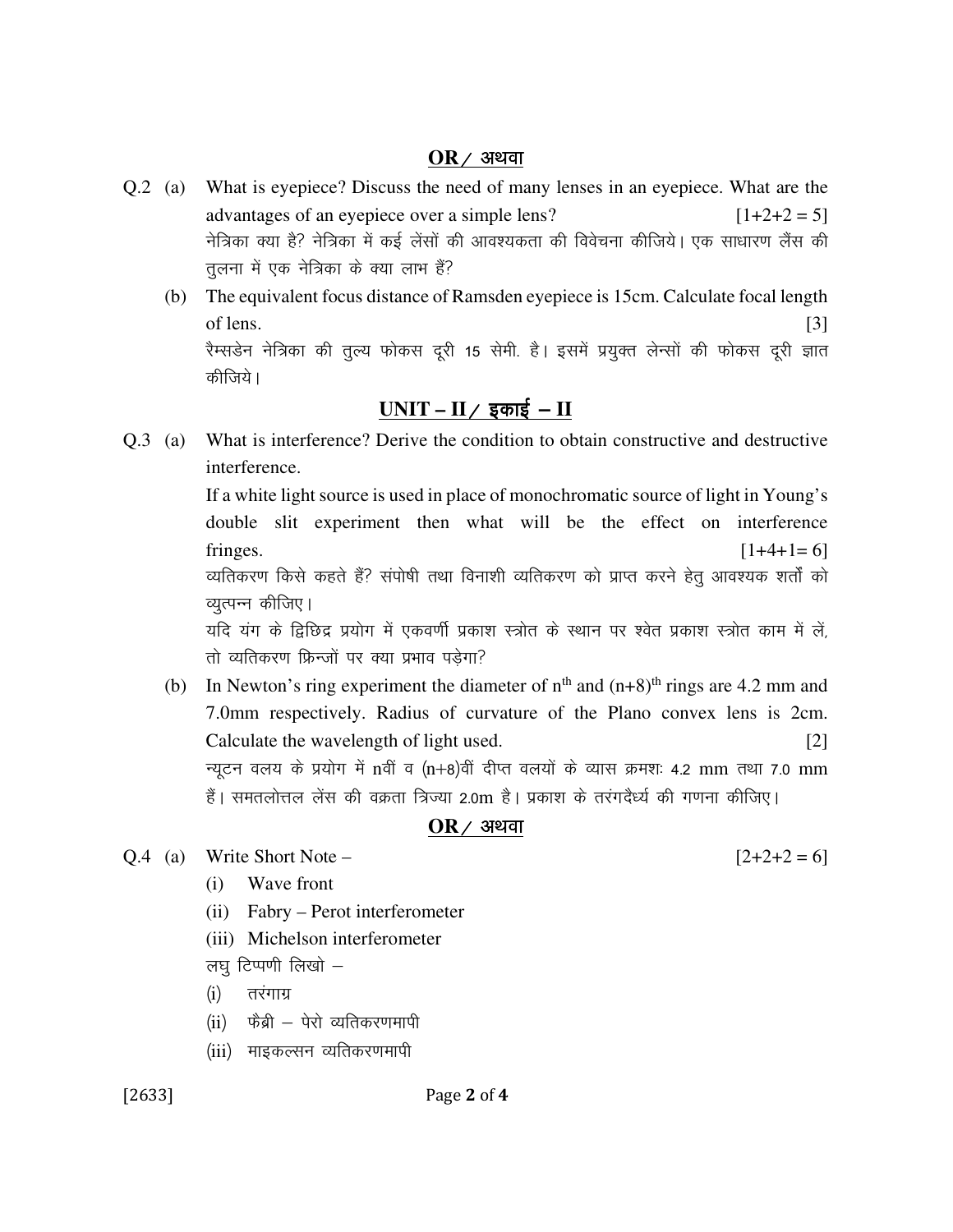(b) Two slits are made one millimeter apart and screen is placed one meter away. What is the fringe separation when light of wavelength 500 nm is used?  $|2|$ दो स्लिट के मध्य की दूरी 1 mm है तथा पर्दा 1m दूरी पर स्थित है। फ्रिन्ज की चौड़ाई क्या होगी जब 500 nm तरंगदैर्ध्य का प्रकाश उपयोग में लाया गया हो?

### $UNIT - III /$  इकाई - III

- Explain Fresnel's half period zones. Prove that the radii of Fresnel's half period  $Q.5$  (a) zone are proportional to square root of natural number.  $[2+3=5]$ फ्रेनेल के अर्धावर्ती कटिबन्धों को समझाइये। सिद्ध कीजिये कि फ्रेनेल के अर्धावर्ती कटिबन्धों की त्रिज्याएँ प्राकृतिक संख्या के वर्गमूल के अनुक्रमानुपाती होती हैं।
	- (b) Define plane transmission grating. If plane light wave of sodium light are incident normal to plane transmission grating having 4250 lines per cm. A spectral line is seen at angle 30° in second order spectrum. Find wavelength of the spectral line.  $[1+2=3]$ समतल पारगमन ग्रेटिंग को परिभाषित कीजिए। यदि सोडियम प्रकाश का एक समान्तर प्रकाश पूंज

4250 रेखाएँ प्रति सेमी. रखने वाली एक समतल ग्रेटिंग पर आपतित होता है। एक द्वितिय कोटी की स्पेक्ट्रमी रेखा 30° के विवर्तन कोण पर पायी जाती है, तो इस रेखा की तरंगदैर्ध्य ज्ञात करो।

#### $OR$  / अथवा

- Write two difference between Fresnel's and Fraunhofer's Diffraction.  $Q.6$  (a)  $\lceil 2 \rceil$ फ्रेनेल व फ्रॉनहॉफर विवर्तन में कोई दो अन्तर लिखो।
	- (b) Discuss Rayleigh criterion of resolution and derive an expression for resolving power of microscope.  $[3+3=6]$ रैले के मतानुसार विभेदन की कसौटी की विवेचना कीजिये तथा सूक्ष्मदर्शी की विभेदन क्षमता के लिए व्यंजक व्युत्पन्न कीजिये।

## $UNIT - IV /$  इकाई - IV

- What is polarization? Write two difference in between polarized light and  $Q.7$  (a) unpolarized light.  $\lceil 2 \rceil$ ध्रुवण क्या है? ध्रुवित व अध्रुवित प्रकाश में दो अन्तर लिखो।
	- (b) Write Brewster's law and derive it mathematically.  $[4]$ ब्रूस्टर का नियम लिखो व गणितीय रूप में इसकी व्युत्पत्ति करो।
	- (c) 50 cube cm solution is prepared by dissolving 20gm sugar in water. This solution of length 20 cm rotates the plane of polarization by an angle +51°30'. Calculate the coefficient of specific rotation S.  $\lceil 2 \rceil$ 20 ग्राम शक्कर को जल में घोलकर 50 घन सेमी. विलयन तैयार किया जाता है। इस विलयन की 20 सेमी. लम्बाई द्वारा +51°30' का घूर्णन उत्पन्न होता है। विशिष्ट घूर्णन S की गणना करो।